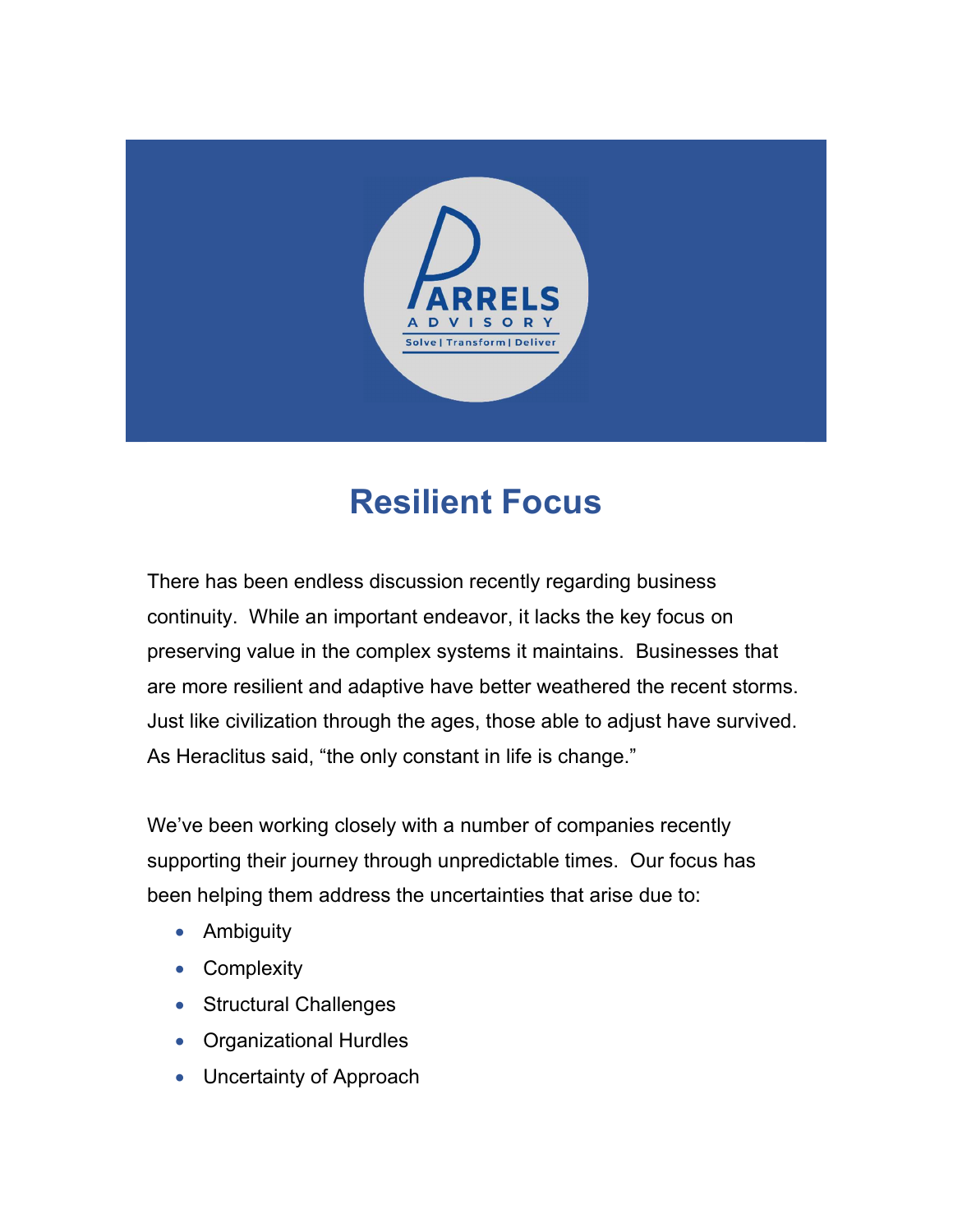# Remaining Resilient

The following articles address critical concepts almost all organizations face and the impact business resilience planning can have.

#### Running in the Dark with Scissors Sucking a Lollipop

Sometimes, it feels like we're doing just that and our only hope is that we make it through with all our fingers and toes. If we can't predict the future, and let's be serious the last few months have proven that, then what can we do?

Read More

#### Be Like Water

Was Bruce Lee on to something? Are there lessons to be taken from his theories that can be applied to the professional world?

Read More

### Resilience Success Story